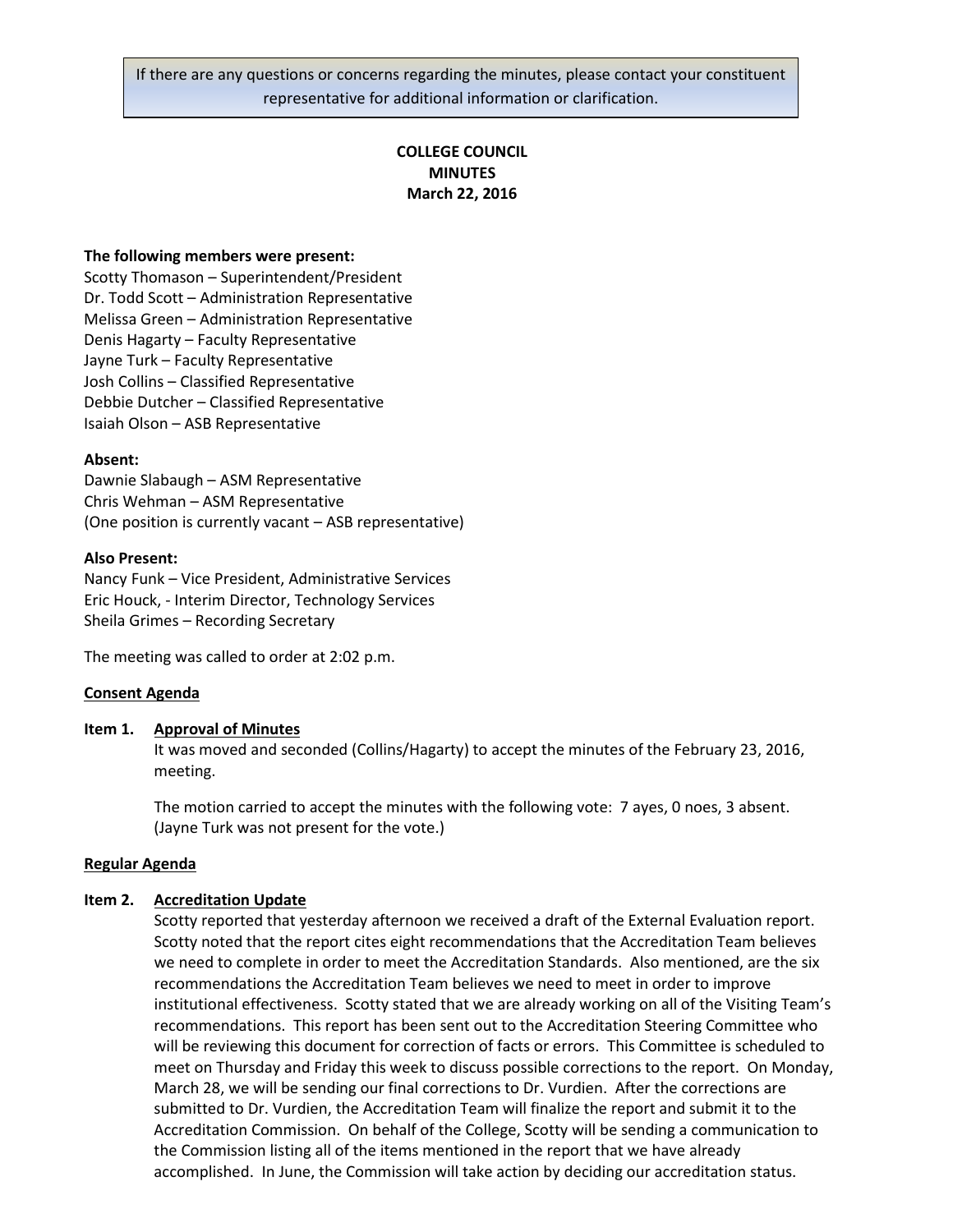*College Council Minutes – March 22, 2016 Regular Meeting Page 2 of 3*

# **Item 2. Accreditation Update (Con'd)**

Scotty recently attended the annual CEO Symposium for the California Community College (CCC) system where the accreditation process was discussed for approximately four hours resulting in the CEO's recommending that CCC's continue to work with the existing commission, ACCJC. A group of CEO's will be formed to work with the ACCJC to help provide additional training for future accreditation teams. Currently, the ACCJC does not receive bachelor degrees. Therefore, another CEO group will be created to discuss the need to improve the ACCJC operations so they could oversee Bachelor degree programs or we will need to move to an agency that can such as the Senior Western Association of Schools and Colleges (WASC).

# **Item 3. Ellucian Action Plan**

Nancy Funk reported that the Ellucian Action Plan project has been presented to the Budget Committee, Banner Steering Committee, and the Technology Committee as well as to the Campus Community via two open forums which were held on Wednesday, March 16, at 9:30 a.m. and 3:30 p.m. Nancy stated that Ellucian's first quarter of the year is their lowest year corporately and they offered the College a discount of \$200,000 over five years if we signed the contract by the end of March. Due to this sizeable savings, a special Board meeting for tomorrow at 4 p.m. has been scheduled. The first two years of the project will be devoted to Banner revitalization. The final part of the project will be moving COS from a locally-hosted environment to a Cloud environment. Nancy stated that in the five-year contact, the two fixed costs within the agreement are the software costs, which will be a one-time cost, and the maintenance cost for each of the software segments, which will be ongoing. The variable cost within the contract is the cost for Service Implementation and Training which is estimated to be \$990,000. Ellucian has built a certain number of hours into every project that they expect that the project will take on their part. If they find, that during the process we have hours that are left over, we can apply those hours toward a different project. This allows us flexibility. Upon completion of the project, if all the hours are not used, the total dollar amount will be less. Nancy mentioned that over the next few weeks, the College will be working closely with Ellucian to reprioritize their timeline to better fit our needs.

In the upcoming months, Eric Houck requested that employees continue to communicate either through their constituent groups or through the groups in which you are working as to how Banner is working.

It was moved and seconded (Collins/Green) to recommend accepting the Ellucian Action Plan as presented. The motion carried to with the following vote: 7 ayes, 0 noes, 3 absent. (Jayne Turk was not present for the vote.)

# **Item 4. Recommend Revisions to Board Policies**

A motion was made and seconded (Collins/Dutcher) to recommend revisions to Board Policies 2320, 2330, 2340, 2345, 2350, 2355, 2360, 2365, and 2410.

The following revision was recommended to Board Policy 2410:

• Capitalize "Administrative Procedures" and "Board Policies" throughout the document.

The Committee agreed to approve the capitalization of "Administrative Procedures" and "Board Policies" in all procedures and policies without individual College Council approval.

The original motion with the revisions noted above carried with the following vote: 7 ayes, 0 noes, 2 absent, 1 abstention.